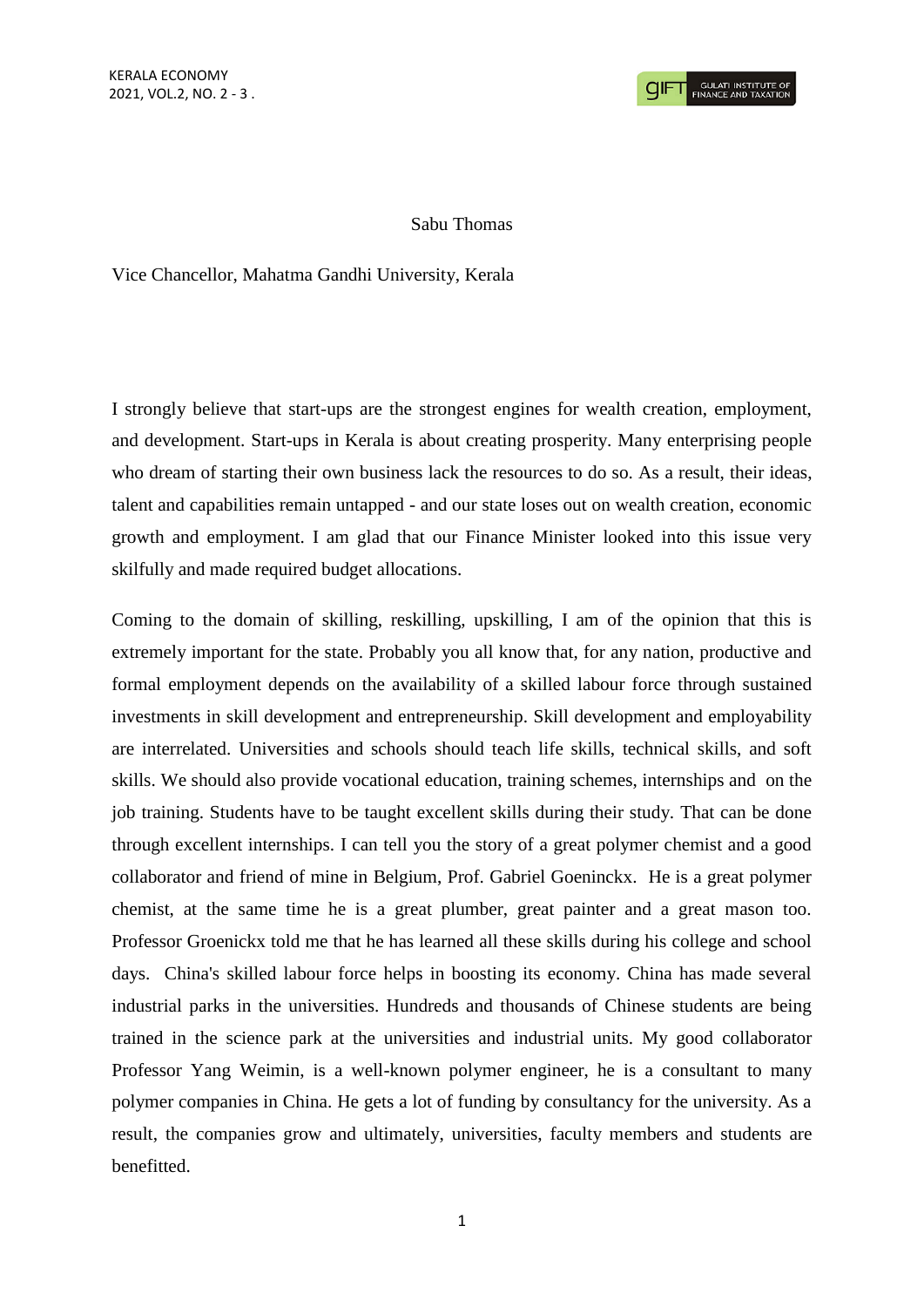KERALA ECONOMY

Let me talk about the incentive system in the universities. In Chinese Universities, if you publish a paper in Nature, they get 20,000 US dollars. I think we should also give some sort of incentives to our faculty members. So we have to make dramatic changes. I think universities have a very big role to transform Kerala into a knowledge-based society. Universities should be the centres for the production of knowledge; they should be centres of disseminating knowledge to society. Universities have to build up excellent infrastructure. They should interact with industry and society. I think Dr. Isaac has succeeded in that; he gave a lot of funding to universities through KIIFB. All our academic programs should have well defined in-built internships, as in Drexel University in the US. We should teach the students extra skills; inculcate the power of creativity, critical thinking and innovation. If you look at the Global Innovation Index, we are much better. We are actually ranked 50 in the Global Innovation Index. We should teach our students to take risks, encourage them to ask questions, experiment, observe and network. We should teach the students how to manage and plan multifaceted projects. Universities should have incubation cells, science parks as in China. If you look at the American Chemical Society (ACS) statistics, 80 per cent of the products that you see in the market are spin-off from the universities. I think we should transform the universities into excellent places where produced and knowledge is transformed into value added products.

Finally, I think Kerala has never witnessed such a beautiful budget giving tremendous thrust to higher education. Finance Minister tried his level best to strengthen our universities in a big way- by building massive infrastructure, providing faculty and post-doc positions. If you look at the GER of Kerala, we are actually behind Tamil Nadu. The GER of Kerala is 37 per cent and that of Tamil Nadu is 49 per cent. I request Dr. Isaac, we should try to build a GER of 75 per cent for Kerala, how can we do that? We must really build up excellent schools, we don't need any newer universities, but under each university we should have excellent schools, departments and centers. Look at the student strength of our university campuses, it is less than 2000. If you look at leading universities in the world, the strength is 25,000, 50,000, 100,000… and so on. If you look at the University of Pennsylvania (UPENN) in the US, the strength is 80,000. So, we need to have excellent schools/departments/centres at the universities, we need to have excellent colleges, we need to have state of the art polytechnics and ITIs. We also need to have excellent nursing colleges, para medical colleges and if you can do that, definitely our GER will go to 75 per cent. I'm sure our higher education can do extremely well if you look at these points carefully. Thank you so much. It was a wonderful

2